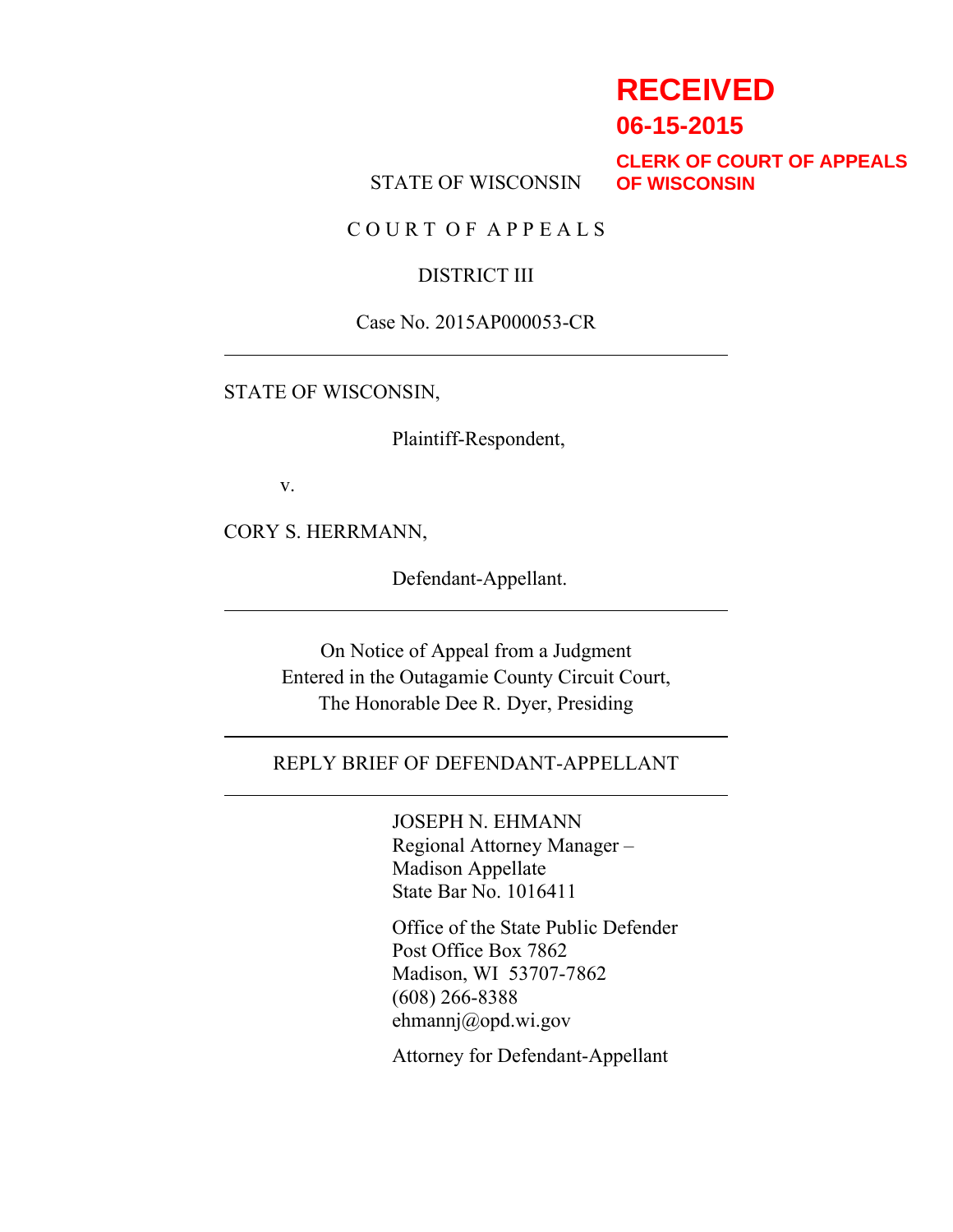## **TABLE OF CONTENTS**

|                                                                                                                                                                                                                                                                                                                                                                              | Page |
|------------------------------------------------------------------------------------------------------------------------------------------------------------------------------------------------------------------------------------------------------------------------------------------------------------------------------------------------------------------------------|------|
|                                                                                                                                                                                                                                                                                                                                                                              |      |
| $\mathbf{I}$ .<br>Wisconsin's Absolute Prohibition of Spring-<br>Assisted Knives and Other Knives Proscribed<br>Under Wis. Stat. § 941.24 Violates Mr.<br>Herrmann's and the People's Second<br>Amendment Right to Keep and Bear Arms; the<br>Total Ban of a Category of Arms Which the<br>People have Right to Keep and Bear for<br>Protection Renders the Statute Facially |      |
| II.<br>Because Mr. Herrmann Had a Fundamental<br>Second Amendment Right to Keep and Bear<br>Arms for Defense of Hearth and Home, Wis.<br>Stat. $\S$ 941.24 is Unconstitutional As Applied to<br>Mr. Herrmann's Conviction for Possessing a<br>Spring-Assisted Knife in His Home for Self-                                                                                    |      |
|                                                                                                                                                                                                                                                                                                                                                                              |      |

# **CASES CITED**

| Crowley Cutlery, Co. v. United States, |  |
|----------------------------------------|--|
|                                        |  |
| District of Columbia v. Heller,        |  |
| 554 U.S. 570, 128 S.Ct. 2783,          |  |
|                                        |  |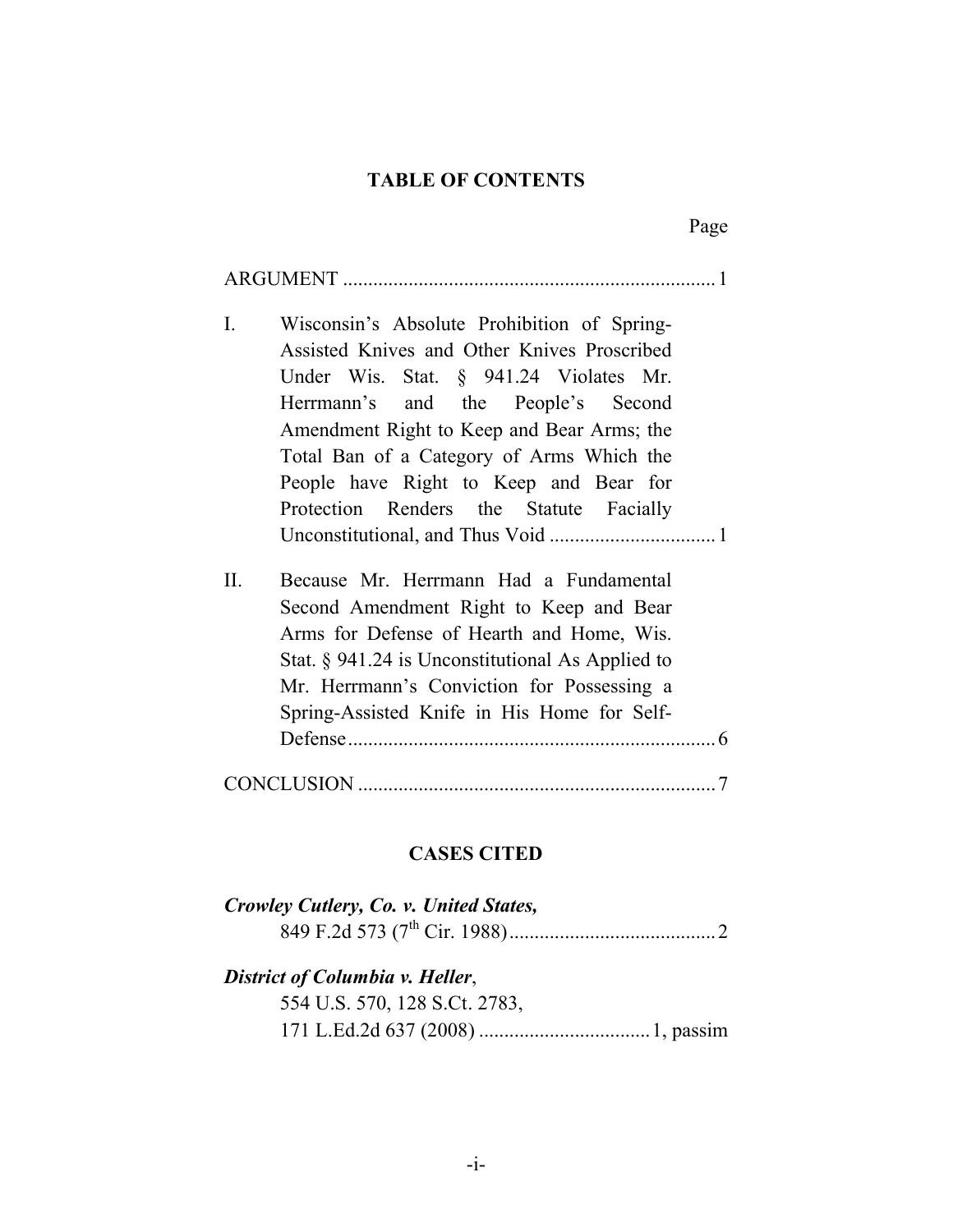# *McDonald v. City of Chicago, Ill.*,

| 561 U.S. 742, 130 S.Ct. 3020, |  |  |
|-------------------------------|--|--|
|                               |  |  |

## *State v. Hamdan*,

| 2003 WI 113, 264 Wis. 2d 433, |  |
|-------------------------------|--|
|                               |  |

## **CONSTITUTIONAL PROVISIONS AND STATUTES CITED**

## United States Constitution

Second Amendment ...................................................1, passim

## Wisconsin Statutes

| 941 |  |  |  |  |
|-----|--|--|--|--|
|-----|--|--|--|--|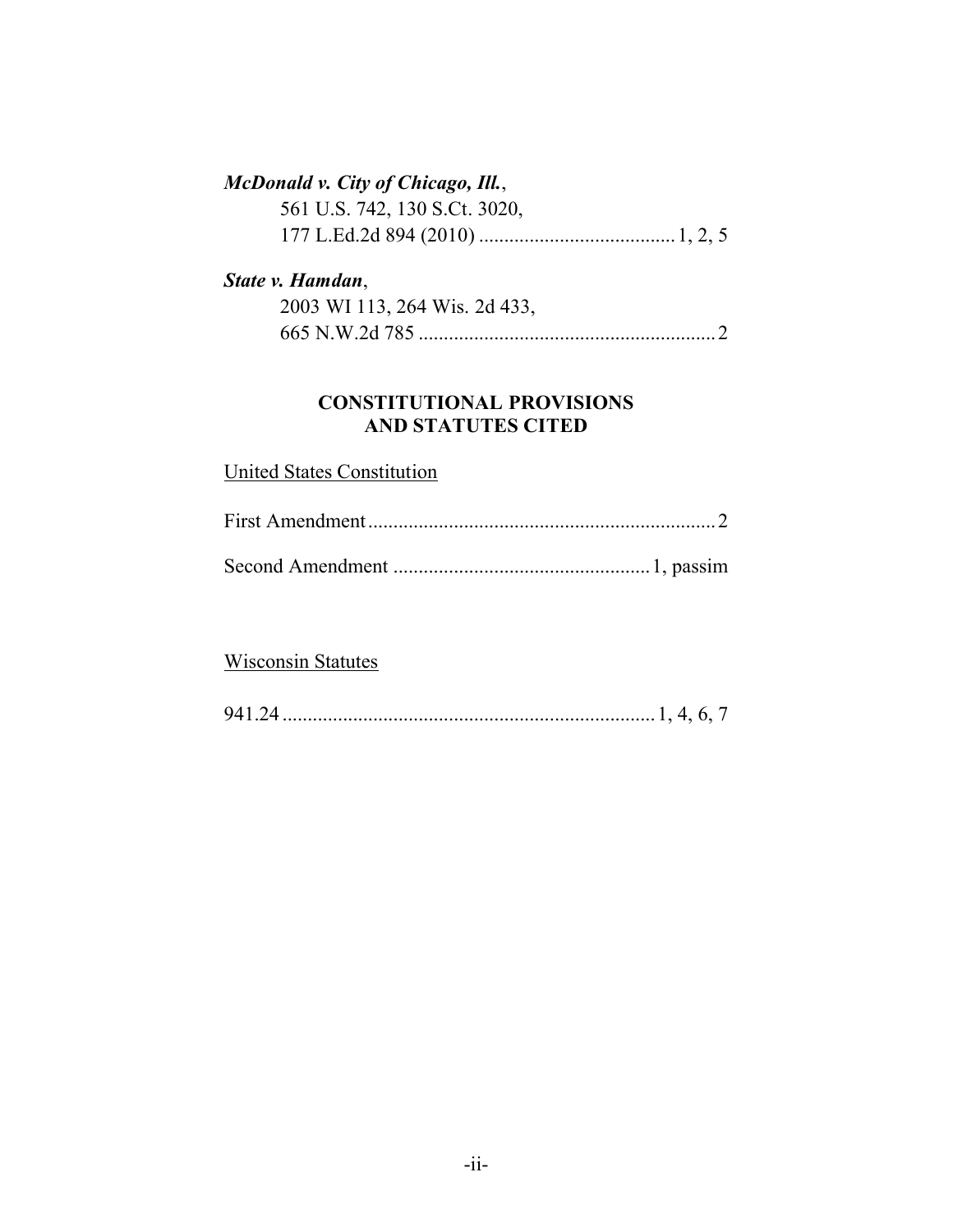#### **ARGUMENT**

I. Wisconsin's Absolute Prohibition of Spring-Assisted Knives and Other Knives Proscribed Under Wis. Stat. § 941.24 Violates Mr. Herrmann's and the People's Second Amendment Right to Keep and Bear Arms; the Total Ban of a Category of Arms Which the People have Right to Keep and Bear for Protection Renders the Statute Facially Unconstitutional, and Thus Void.

In *District of Columbia v. Heller*, 554 U.S. 570, 592, 128 S.Ct. 2783, 171 L.Ed.2d 637 (2008), the Supreme Court ruled that the Second Amendment confers a fundamental individual right to keep and bear arms for protection or defense of hearth and home. *See also McDonald v. City of Chicago, Ill.*, 561 U.S. 742, 778, 130 S.Ct. 3020, 177 L.Ed.2d 894 (2010). Statutes which infringe upon fundamental rights must survive either strict or intermediate constitutional scrutiny. Under strict scrutiny analysis it is the government's burden to prove the challenged regulation is necessary to serve a compelling state interest and is narrowly tailored to achieve that end. Under intermediate scrutiny the government must prove the challenged regulation serves an important state interest and the means it employs are substantially related to the achievement of that interest. As fully established in Mr. Herrmann's brief-in-chief, the state did not and cannot meet its burden in this case.

The state's four-page argument does not meaningfully engage the issues this case presents. The state seems to be asking this court to ignore controlling United States Supreme Court precedent, and instead rely on pre-*Heller* law wherein courts resolved constitutional challenges to laws regulating arms by application of mere interest balancing or rational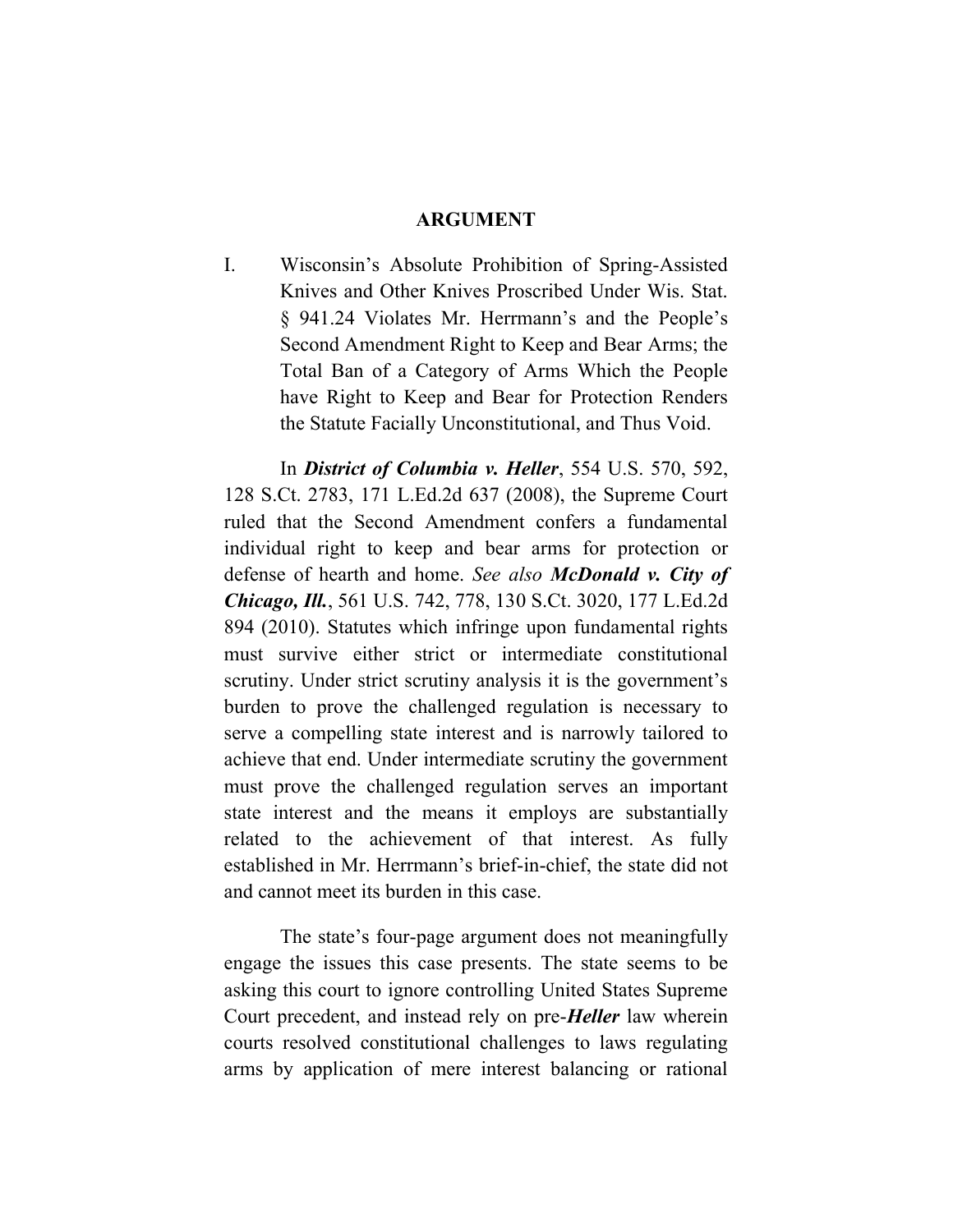basis constitutional scrutiny. The primary cases upon which the state relies, *Crowley Cutlery, Co. v. United States*, 849 F.2d 573 (7th Cir. 1988), and *State v. Hamdan*, 2003 WI 113, 264 Wis. 2d 433, 665 N.W.2d 785, have little to no bearing on the Second Amendment issue presented here. *Crowley* involved a due process challenge to a regulation under the Commerce Clause. It did not present a Second Amendment issue or any issue implicating any other fundamental right. Consequently, the *Crowley* court properly ruled that the challenged regulation easily cleared the extraordinary low bar that is rational basis scrutiny.

*Hamdan*, too, is inapposite. The interest-balancing approach employed by the Wisconsin Supreme Court in pre-*Heller* cases such as *Hamdan* is no longer good law. In *Heller* the Court declared "We know of no other enumerated constitutional right whose core protection has been subjected to a freestanding 'interest-balancing' approach." 554 U.S. at 634. The Court noted protections enumerated under the First Amendment and stated "The Second Amendment is no different." *Id.* at 635. In *McDonald* the Court reaffirmed that in *Heller* "we expressly rejected the argument that the scope of the Second Amendment right should be determined by judicial interest balancing." 561 U.S. at 785-86.

The Court in *Heller* did not specify a particular level of scrutiny because "[u]nder any of the standards of scrutiny" the Court has "applied to enumerated constitutional rights," banning Second Amendment-protected arms "to 'keep' and use for protection of one's home and family…would fail constitutional muster." *Heller*, 554 U.S. at 628-29. But what is clear after *Heller* is that state regulation of arms can no longer be upheld on the basis of mere rational basis analysis or interest balancing. Consequently, *Hamdan* is no longer good law.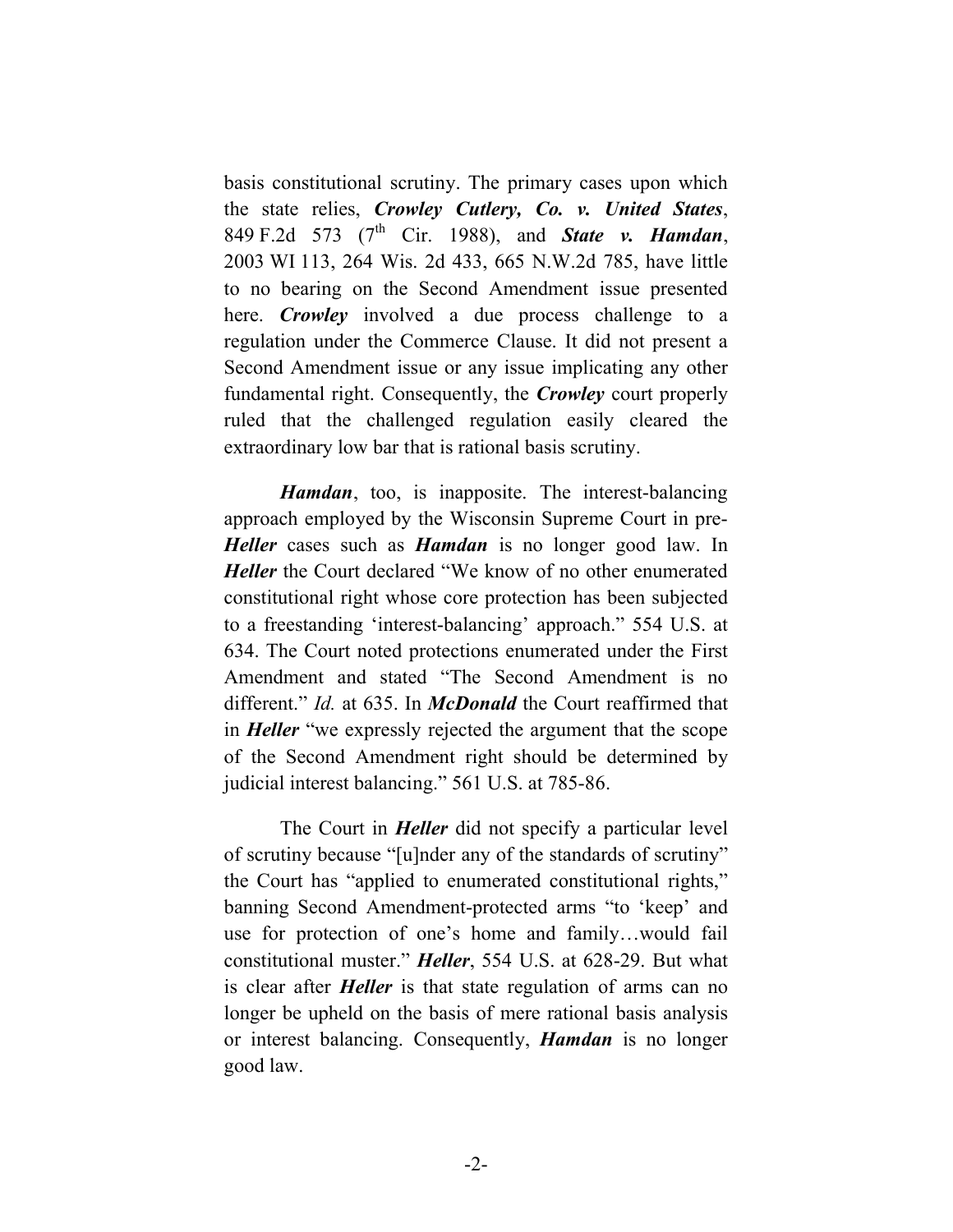The state below and on appeal presents no evidence or argument in the context of the relevant standard or analytical framework for resolving government regulation of a fundamental rights. The choice to ignore strict or intermediate scrutiny analysis likely stems from the reality that under any rational application of these standards Mr. Herrmann prevails. Like the statute at issue in *Heller*, the statute at issue here imposes a complete ban on a Second Amendment-protected category of arms.1 Like the statute in *Heller*, the statute at issue here was enacted to address at least perceived public safety concerns, reduce crime and save lives. Yet, the *Heller* Court ruled that an absolute prohibition of a Second Amendment-protected category of arm "held and used for self-defense in the home" is, as a policy choice, "off the table." *District of Columbia v. Heller*, 554 U.S. at 636.

As established in Mr. Herrmann's brief-in-chief and the scholarly articles cited therein, the federal law regulating automatic knives and the state prohibition laws which followed were largely symbolic. (Brief-in-chief at pp. 15-18). Ample data establishes that only a very small percentage of automatic knives were used for any sort of criminal purpose. Crime statistics establish that banning automatic knives did not reduce crime, and that lifting the bans has not increased crime. This type of arguably rational but largely symbolic regulation may be constitutionally sound for general commercial regulation, but it is insufficient to pass

 $\frac{1}{1}$ <sup>1</sup> The state's claim that the *Heller* court "struck down a law that would make it impermissible to have a handgun that was not disassembled or bound by trigger lock" is factually wrong. The statute actually completely banned handguns and required "residents to keep their lawfully owned firearms, such as registered long guns, 'unloaded and disassembled or bound by a trigger lock or similar device.'" *District of Columbia v. Heller*, 554 U.S. at 575.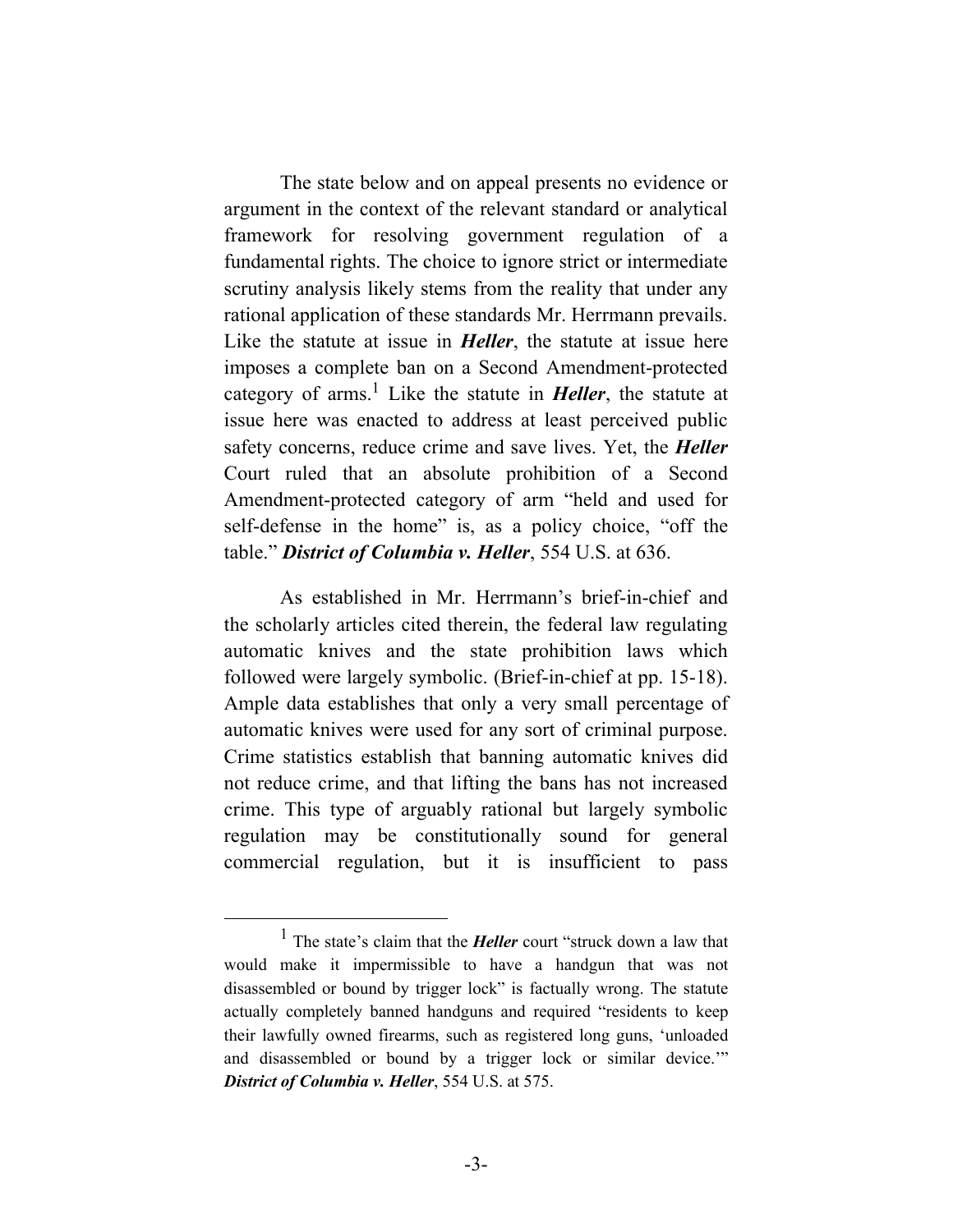constitutional muster for a regulation that infringes on a fundamental constitutional right.

Because the state in its brief does not really develop any cogent argument, response is challenging. The state posits "Herrmann has not, and cannot, demonstrate why the ban on switchblade or spring-assisted knives infringes on his right to keep and bear arms." Aside from the fact that is the state, not Mr. Herrmann, who bears the burden to prove that Wis. Stat. § 941.24 does not violate the Second Amendment, it is puzzling that the state would not understand that a statute imposing a complete prohibition on a Second Amendmentprotected weapon is not an infringement of the Second Amendment right to keep and bear arms. There can be no greater infringement than the absolute ban § 941.24 imposes whereby anyone who "manufactures, sells or offers to sell, transports, purchases, possesses or goes armed" with an automatic knife is guilty of a crime.

If what the state is attempting to argue is that the Second Amendment is not violated because Mr. Herrmann could have chosen a different weapon or arm to protect himself in his home, the Court in *Heller* expressly rejected that argument. *District of Columbia v. Heller*, 554 U.S. at 629. It is not the government's place to dictate which Second Amendment-protected weapon a person must chose or use for protection, particularly in defense of hearth and home. Just as is true for firearms, the state could enact laws imposing reasonable time and place regulation (e.g. ban them in schools, bars, or government buildings) and restrict certain persons (e.g. felons) from possessing automatic knives. But just as Washington D.C.'s complete ban of handguns violates the Second Amendment, so too does Wisconsin's complete ban on automatic knives.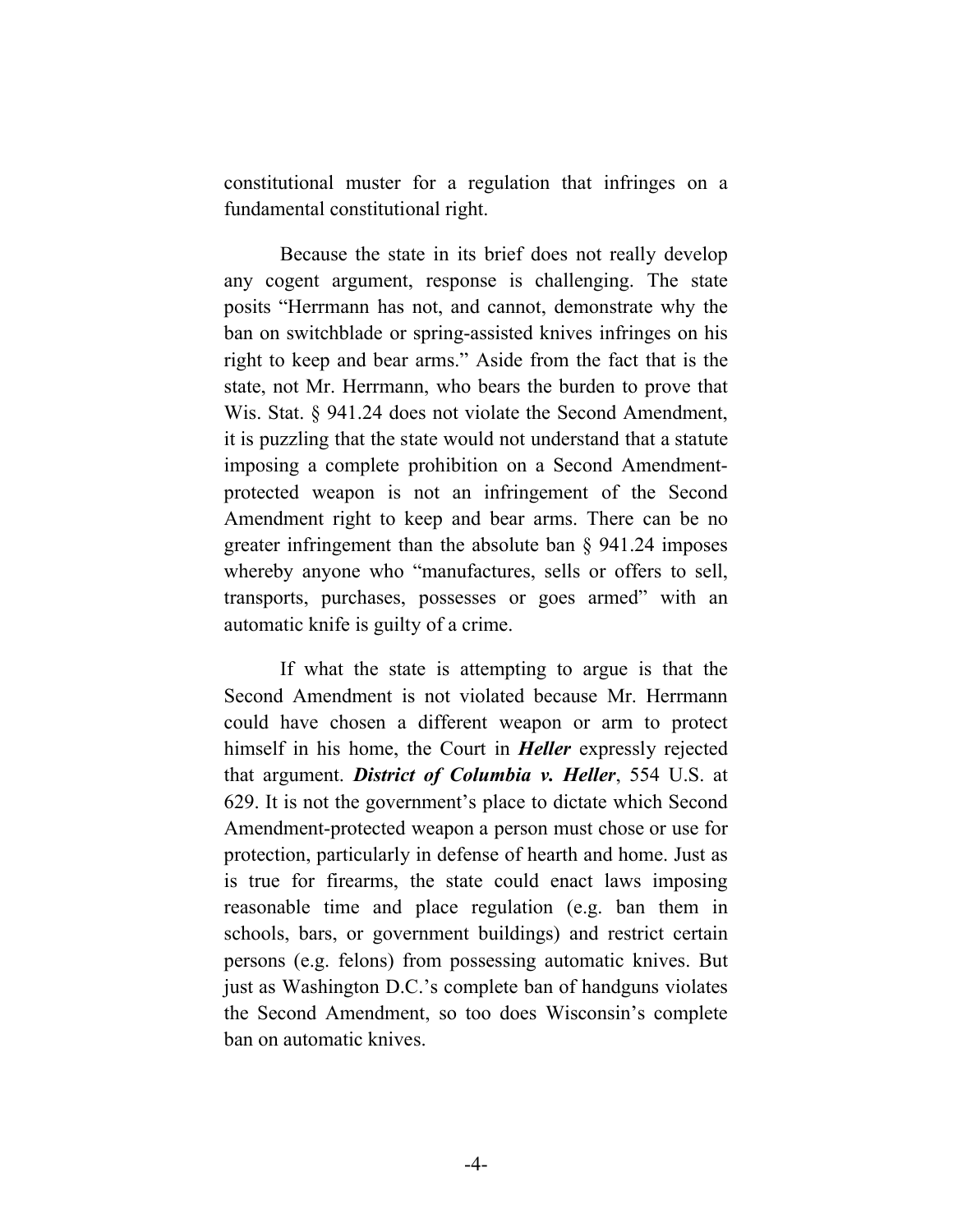The state's claim that "Herrmann points out what he sees as trend in various states repealing their bans on switchblade knives, and asks the court to conclude from this that Wisconsin should not criminalize possession of switchblade knives" is both a straw-man argument and a red herring. (State's brief p. 8). Mr. Herrmann's argument has nothing to do with trends; it has to do with clearly established and controlling constitutional law. That other states after *Heller* and *McDonald* recognized constitutional infirmity in their laws and resolved the problem through legislative action is all well and good, but it is not something upon which Mr. Herrmann relies and is not an available remedy for Mr. Herrmann in this case. The Second Amendment to the United States Constitution, as interpreted by *Heller* and *McDonald*, controls this issue and is the basis for the requested relief.

By referencing "automatic firearms, short-barreled shotguns, or so-called 'spring-guns'" the state may be attempting to infer that the automatic knives Wisconsin bans are not subject to Second Amendment protection. But the state fails to develop that argument, or cite any case or authority to support it. And, for the reasons articulated in Mr. Herrmann's brief-in-chief at pp. 11-14, such an argument would be meritless. Spring-assisted or automatic knives have been in existence since before enactment of the Second Amendment and are unquestionably a category of arm protected under the Second Amendment.

In the end, if Washington D.C.'s indirect ban of a category of weapon (handguns) violates the Second Amendment, then Wisconsin's direct ban of a far less dangerous category of weapon must for legal, logical and common sense reasons also be found to violate the Second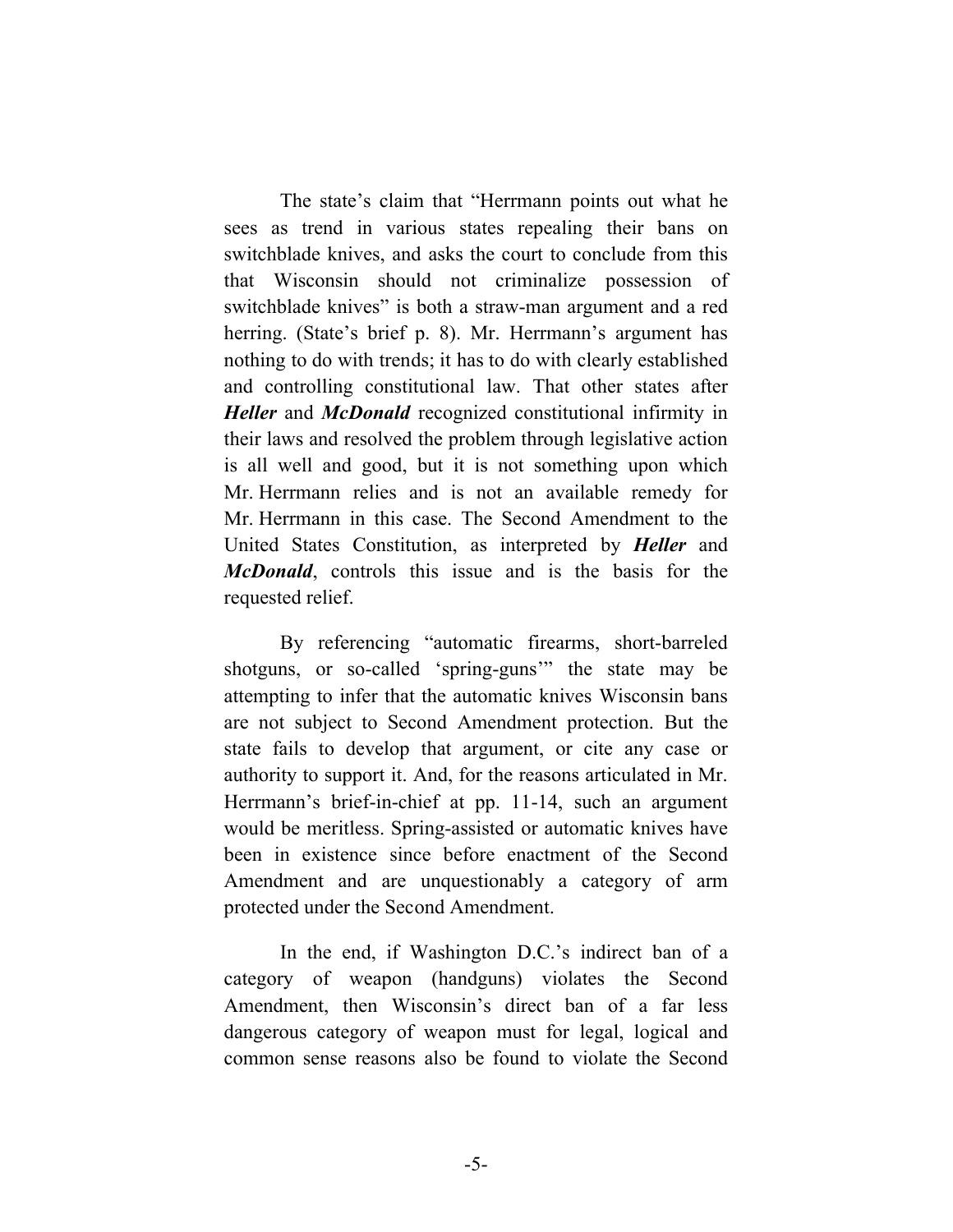Amendment. Consequently, Mr. Herrmann asks that this court rule Wis. Stat. § 941.24 to be facially unconstitutional, and thus void, and for that reason vacate Mr. Herrmann's conviction under that statute.

II. Because Mr. Herrmann Had a Fundamental Second Amendment Right to Keep and Bear Arms for Defense of Hearth and Home, Wis. Stat. § 941.24 is Unconstitutional As Applied to Mr. Herrmann's Conviction for Possessing a Spring-Assisted Knife in His Home for Self-Defense.

The state's brief does not address this issue in any meaningful way. Mr. Herrmann believes that Wis. Stat. § 941.24 is unconstitutional on its face. However, at minimum, for the reasons articulated in Mr. Herrmann's brief-in-chief at pp. 22-25, the statute is unconstitutional as applied where the stipulated facts establish Mr. Herrmann possessed his knife in his home for self-protection purposes. There is no conceivable argument or justification for ruling that a ban on handguns for protection in the home violates the Second Amendment, but a ban on a less dangerous category of arm possessed by millions of otherwise law abiding people does not.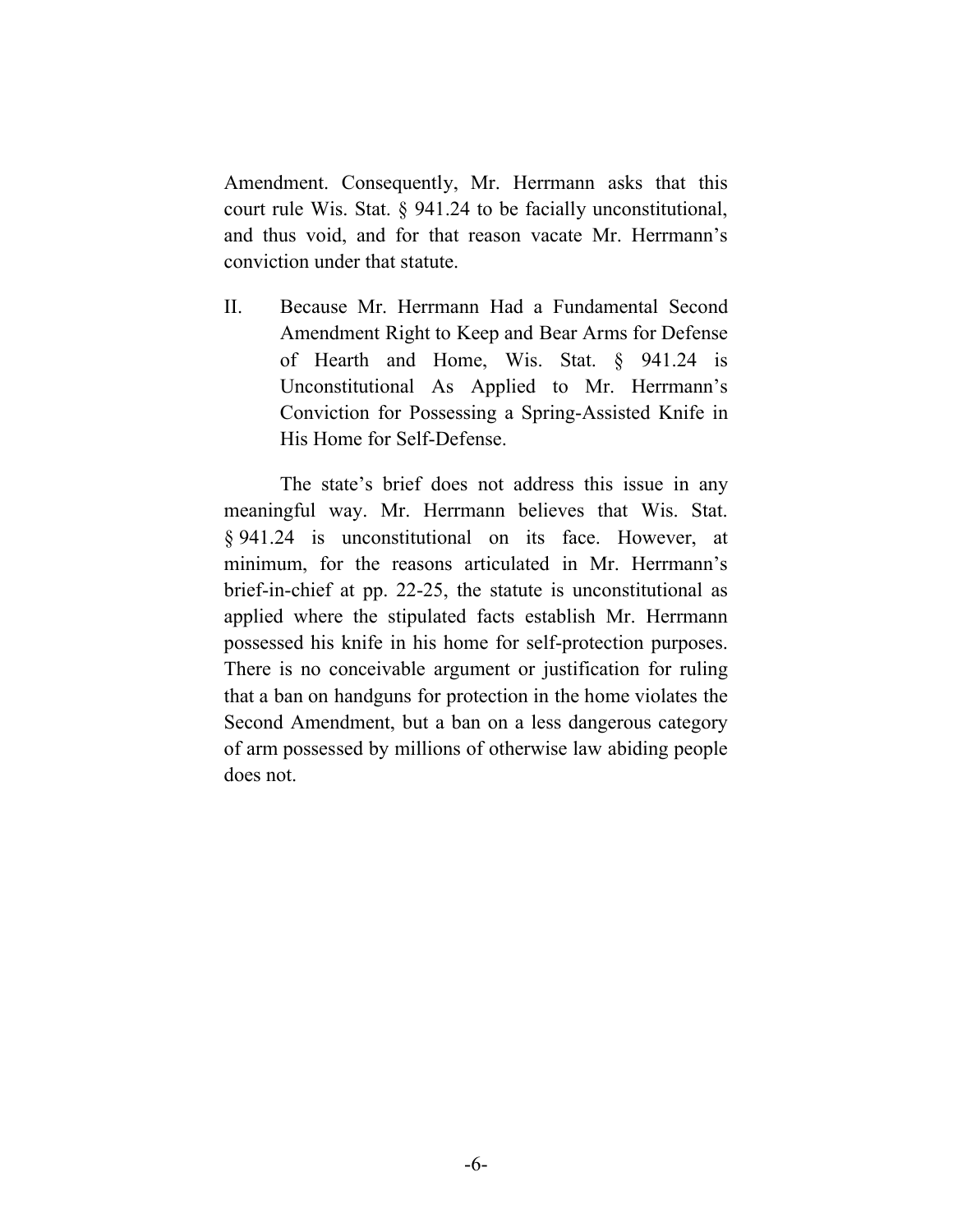#### **CONCLUSION**

Mr. Herrmann asks that this court rule that Wis. Stat. § 941.24 is unconstitutional on its face because its prohibition of all automatic knives violates Mr. Herrmann's and the people's Second Amendment right to keep and bear arms for protection and self-defense. Or, at minimum, Mr. Herrmann asks that this court rule that Wis. Stat. § 941.24 is unconstitutional as applied to Mr. Herrmann because the state's interest its automatic knife prohibition statute is minimal and is far outweighed by Mr. Herrmann's fundamental Second Amendment right to keep and bear his Second Amendment-protected arm of choice for protection in his home.

Dated this 15<sup>th</sup> day of June, 2015.

Respectfully submitted,

JOSEPH N. EHMANN Regional Attorney Manager – Madison Appellate State Bar No. 1016411

Office of the State Public Defender Post Office Box 7862 Madison, WI 53707-7862 (608) 266-8388 ehmannj@opd.wi.gov

Attorney for Defendant-Appellant